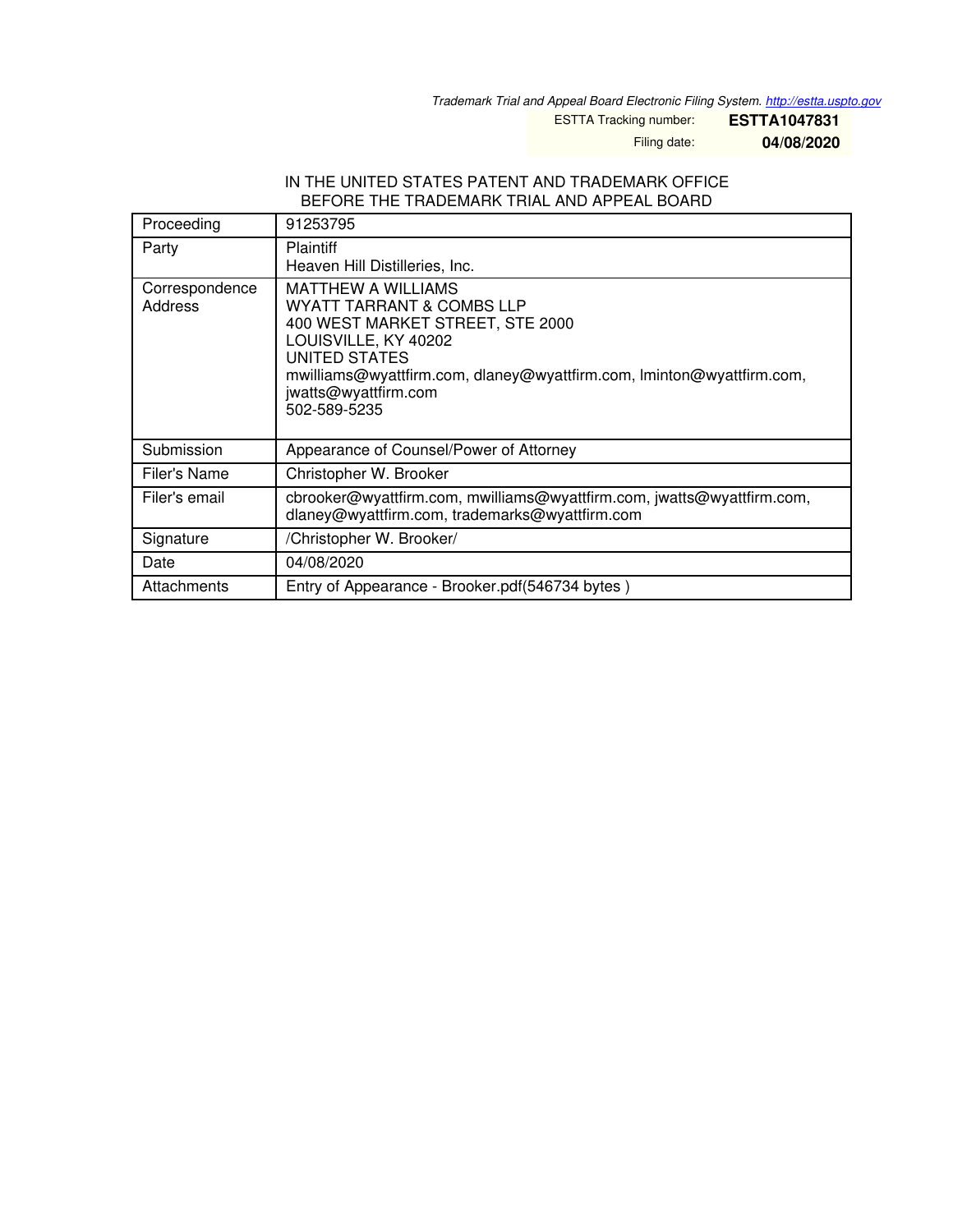## **IN THE UNITED STATES PATENT AND TRADEMARK OFFICE BEFORE THE TRADEMARK TRIAL AND APPEAL BOARD**

In the Matter of Application Serial No. 88468304 for DANT & HEAD

Published in the Official Gazette October 8, 2019

| $------x$                       |                      |                         |
|---------------------------------|----------------------|-------------------------|
| HEAVEN HILL DISTILLERIES, INC., | $\bullet$<br>$\cdot$ |                         |
|                                 | $\ddot{\cdot}$       | OPPOSITION NO. 91253795 |
| Opposer,                        | $\ddot{\cdot}$       |                         |
|                                 | ٠                    |                         |
| v.                              | ٠<br>$\cdot$         |                         |
|                                 | ٠                    |                         |
| LOG STILL DISTILLING, LLC       | ٠<br>$\cdot$         |                         |
|                                 | $\bullet$            |                         |
| Applicant.                      | ٠<br>$\cdot$         |                         |
|                                 | х                    |                         |

## **ENTRY OF APPEARNCE OF COUNSEL**

The undersigned counsel, Christopher W. Brooker, hereby enters his appearance on behalf of Opposer, Heaven Hill Distilleries, Inc., alongside Matthew A. Williams and Julie Laemmle Watts, who already appear as counsel of record in this matter, and respectfully requests the Trademark Trial and Appeal Board and counsel note this change in addressing all future orders, correspondence, and pleadings to include the undersigned counsel, whose email address is [cbrooker@wyattfirm.com.](mailto:cbrooker@wyattfirm.com)

Dated: April 8, 2020